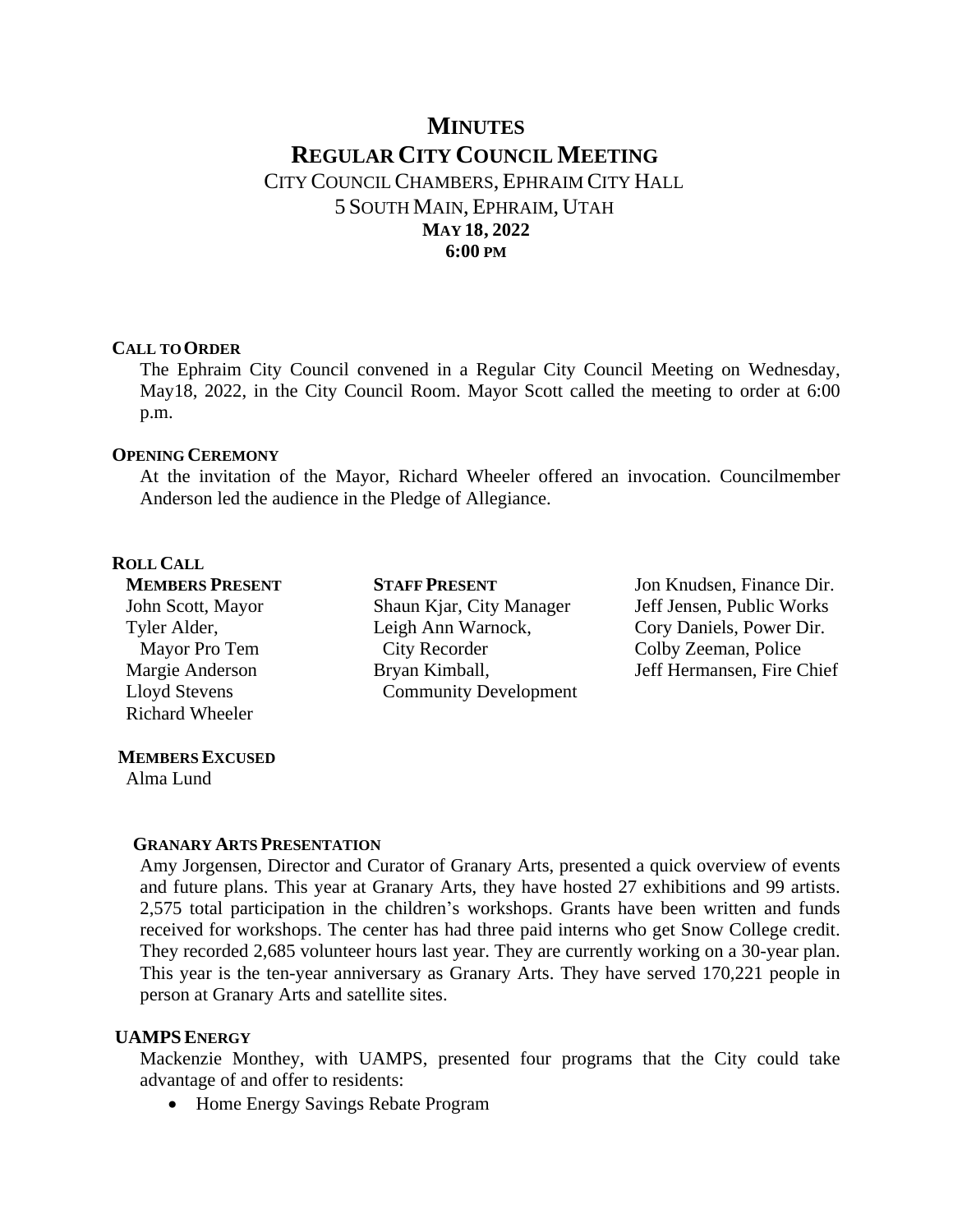- Cool cash program: cash for central air conditioning efficiency, ductless heat pumps, gas furnace to encourage energy efficiency, Smart thermostat.
- See "Ya" Later Refrigerator Rebate Program: encourages removal of old appliances.
- Commercial Lighting Program

The purpose of these programs is to reduce the energy demand for the City.

## **HOUSING AUTHORITY**

Lorna Olsen, Director of Ephraim City Housing Authority. Presented a proposal for consideration by the Council, beginning with a background of ECHA. In 1996, Mayor Anderson began the program in response to legislation providing affordable housing. The program consists of a bid program to build the homes. A lien is put on the home to pay back what the Housing Authority paid. The current housing market has made it difficult to continue the program due to the affordable parameters set. The ECHA Board has discussed options to continue the program and feel the most viable option is to purchase acreage owned by the City in the NW part of town to build a small subdivision. Ms. Olsen will be talking with Six-County to see if they could do another self-help program for single family homes, keeping building costs down. Olene Walker grants are still available and other funding could be applied for. With guideline adjustments available, it is more reasonable to continue the program. The Council was in favor of the proposal and will give final approval at a later date.

## **APPROVAL OF WARRANT REGISTER**

The Council reviewed the Warrant Register of May 17, 2022.

*Councilmember Alder moved to approve the May 17, 2022, Warrant Register as presented. The motion was seconded by Councilmember Stevens. The vote was unanimous. The motion carried.*

## **APPROVAL OF MINUTES**

The Council reviewed the minutes of the May 4, 2022 Work Meeting and Regular City Council Meetings.

*Councilmember Wheeler moved to approve the May 4, 2022, Council Work Meeting and Regular City Council Meeting Minutes as presented. The motion was seconded by Councilmember Anderson. The vote was unanimous. The motion carried.*

## **POLICIES AND PROCEDURES: RECREATION**

The Recreation Director, along with the Rec Board, have put together a Recreation Policies and Procedures Manual. Michael reviewed the manual with the Council and explained having the directive would save much time, grief, and public displeasure. It includes sports programs and facility rentals.

*Councilmember Alder moved to approve the Recreation Policies and Procedures as presented. The motion was seconded by Councilmember Wheeler. The vote was unanimous. The motion carried.*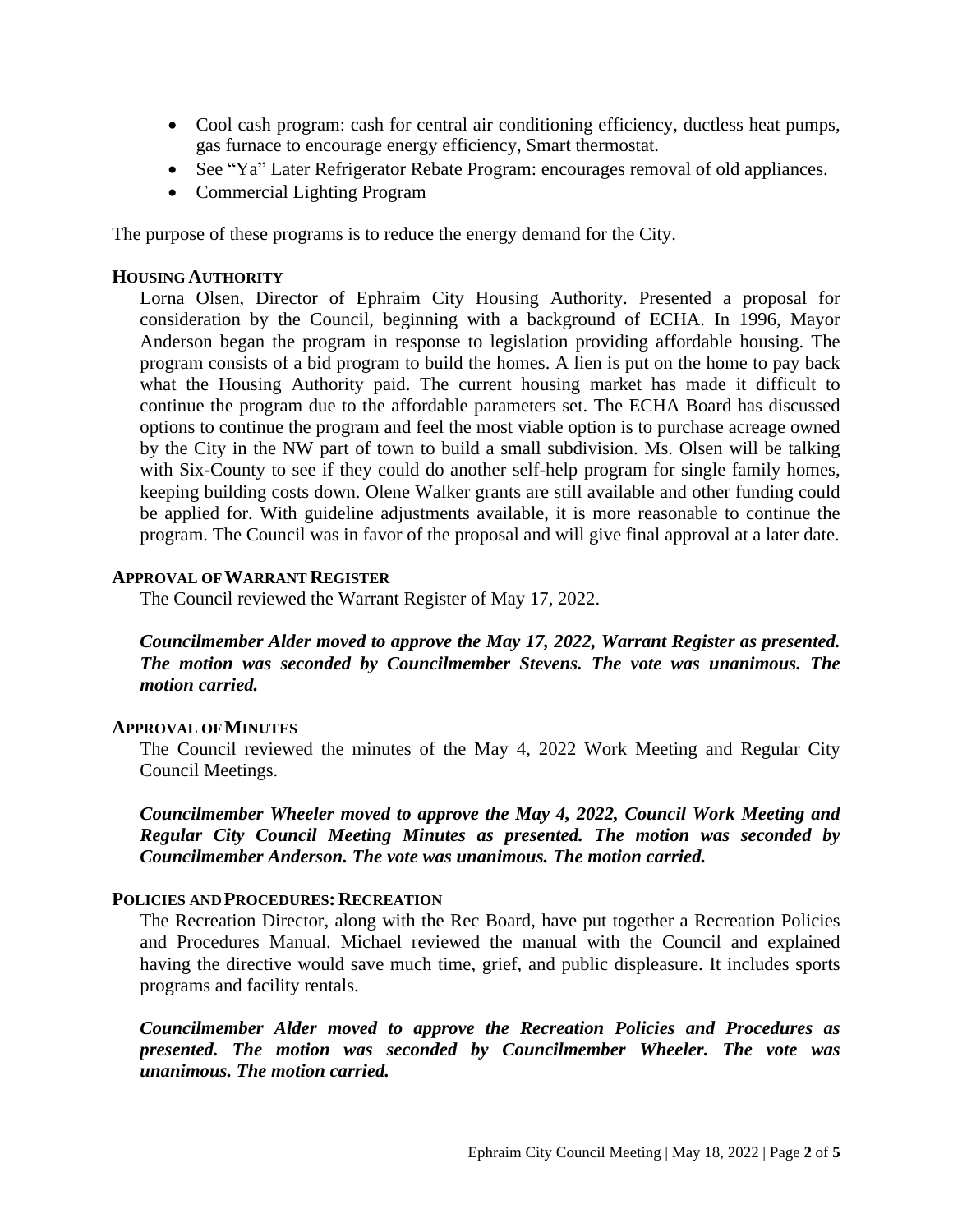#### **EPHRAIM CITY ORDINANCE 22-15: UTILITIES BOARD AMENDMENT**

Candice Maudsley reviewed the ordinance amendment and explained the changes and additions made to term limits and reappointment of members. City Attorney Chad Woolley reviewed and cleaned up the ordinance to be more current.

*Councilmember Anderson moved to approve ECO 22-15, an ordinance amending City Code outlining the duties of the Utilities Board. The motion was seconded by Councilmember Wheeler. The vote was unanimous. The motion carried.*

## **EPHRAIM CITY RESOLUTION 22-05:LOT LINE ADJUSTMENT: PUBLIC WORKS YARD**

This item calls for discussion and possible approval of a lot line adjustment on City property located at approximately 790 S Main. The sale of property is imminent for several properties the City currently uses. The adjustment combines several small parcels into two pieces and cleans up boundaries.

*Councilmember Wheeler moved to approve ECR 22-05, a resolution approving a lot line adjustment on City property located at approximately 790 S Main. The motion was seconded by Councilmember Stevens. The vote was unanimous. The motion carried.*

## **APPOINTMENTS AND COUNCIL REPORTS**

## **Tyler Alder**

**Recreation Board –** Went through policies and procedures. The Board is very busy.

## **Margie Anderson**

**Youth City Council –** Corinne Olsen will not be an adviser after this year, with possibly Juli Arnoldsen moving on as well. Their youngest children are on the council this year.

**Miss Ephraim –** It was a successful scholarship pageant and emceed by Shaun Kjar.

# **Richard Wheeler**

**Airport Board –** New hangars are being built and we are in the process of making water available to those hangars.

## **Lloyd Stevens**

**Scandinavian Festival –** The Board meets weekly, and no hiccups are anticipated.

**Cemetery –** The Memorial Day Program is planned. Vance Larsen will be the speaker.

## **Mayor Scott**

**Parade –** Congressman Owens will be riding with the Council in the parade for the Festival.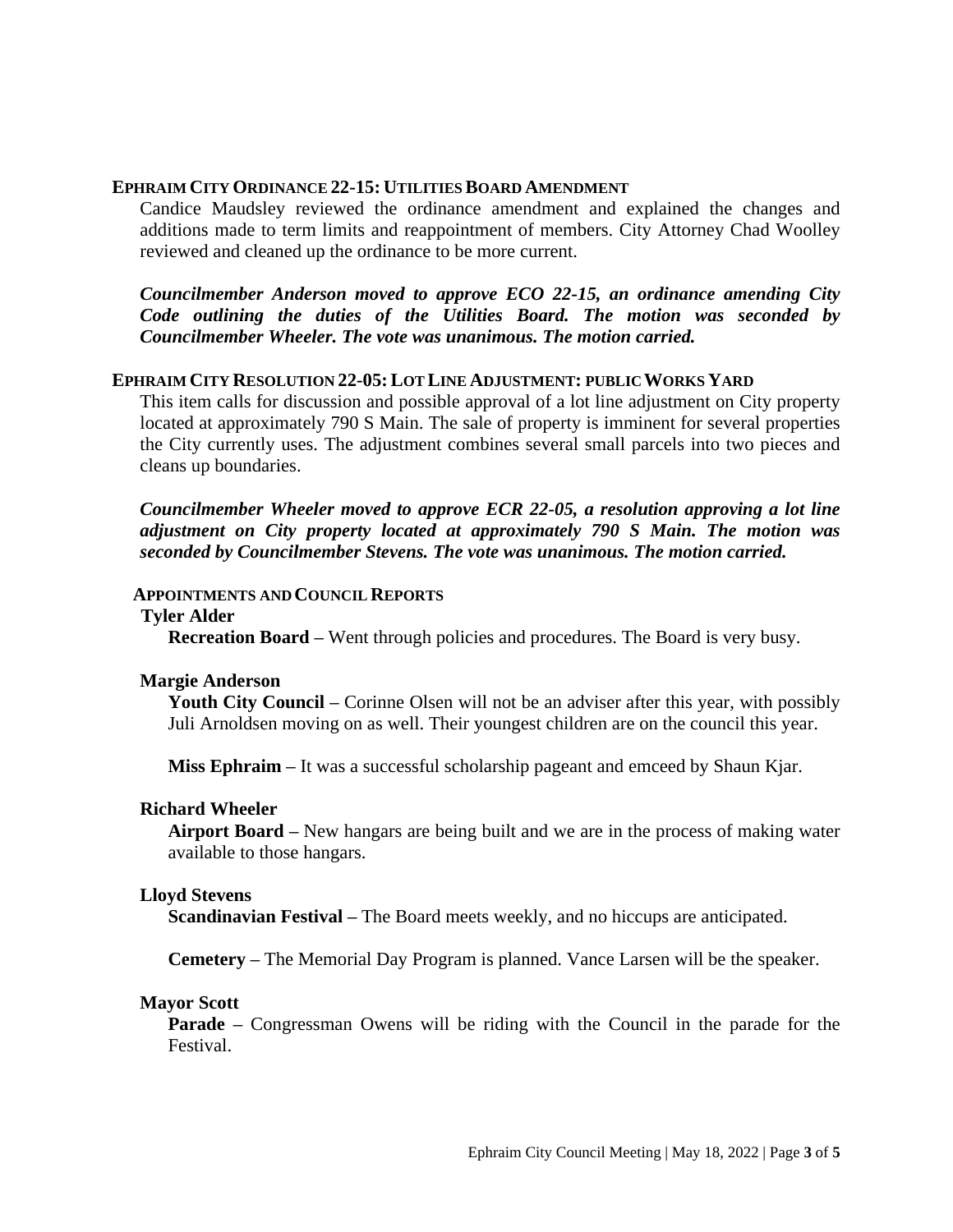**ESG Score –** a lengthy discussion took place with the mayors before the Mayor's and Commissioner's meeting regarding ESG scores. It is a measure of a City's exposure to long-term environmental, social, and governmental risks. It raises costs to rural Cities for loans. The inflation rate here is approaching 12%.

**City Planner Position** – An offer was made for the City Planner position; it was not accepted. We will put that out again. An offer has been made for the City Treasurer position as well.

# **CITY MANAGER REPORT**

**Public Hearings** - A notice will go out to residents about a series of public hearings in June regarding the budget and changes coming for residents regarding rising sewer, water, power, and fire district rates.

**Water** – We have been watching the flows. With warm days and rain, we are currently moving a lot of water and are hoping to avoid serious flooding. We are watching the well development closely.

**Funding –** Last year we put in for \$7M from Congressman Stewart. This year we have put in for \$10M for two different projects. He has proposed that both of those go forward, and they have been approved.

## **ADJOURNMENT**

*There being no further business to come before the Council for consideration, Councilmember Alder moved the Regular Council Meeting adjourn at 7:36 p.m. The motion was seconded by Councilmember Wheeler. The vote was unanimous. The motion carried.*

The next regular City Council meeting is scheduled to be held on Wednesday, June 1, 2022, starting at 6:00 p.m. in the Ephraim City Council room.

\_\_\_\_\_\_\_\_\_\_\_\_\_\_\_\_\_\_\_\_\_\_\_\_\_\_\_\_\_\_\_\_\_\_\_ \_\_\_\_\_\_\_\_\_\_\_\_\_\_\_\_\_\_\_\_\_

\_\_\_\_\_\_\_\_\_\_\_\_\_\_\_\_\_\_\_\_\_\_\_\_\_\_\_\_\_\_\_\_\_\_\_ \_\_\_\_\_\_\_\_\_\_\_\_\_\_\_\_\_\_\_\_\_

## **MINUTES APPROVED:**

John Scott, Mayor Date

**ATTEST:**